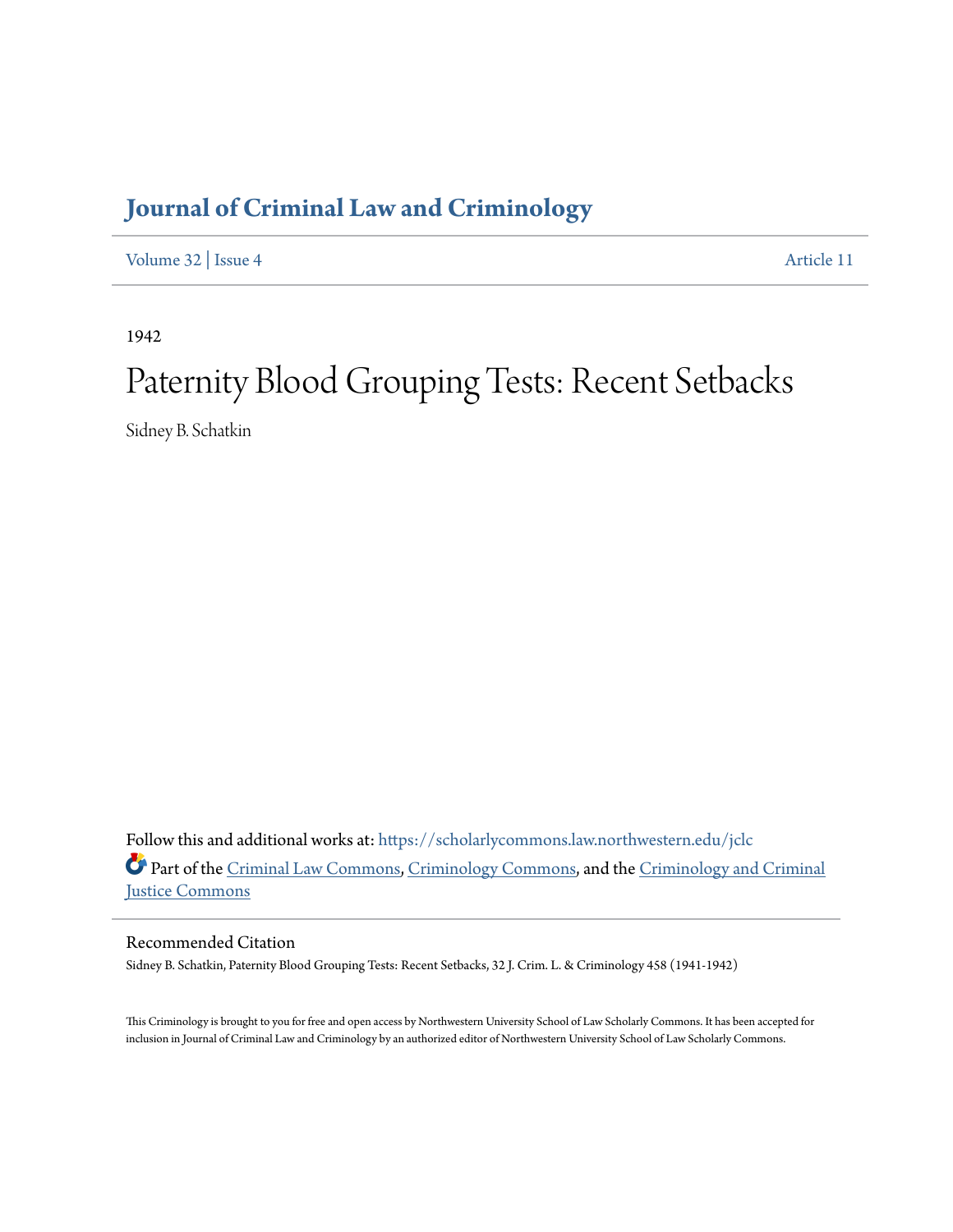## **PATERNITY BLOOD GROUPING TESTS: RECENT SETBACKS\***

Sidney B. Schatkint

In **1901** Dr. Karl Landsteiner of the Rockefeller Institute reported the discovery of the four blood groups, **A,** B, AB, and **0.** Since then more than **5,000** articles and many monographs and books have been published upon the subject, and the forensic application of blood grouping tests-as legal evidence in court to prove non-paternity-is now firmly established in many jurisdictions. Blood grouping tests have been used in many European countries since 1920 with a substantial percentage of exclusions-that is, instances, when the results of tests made on the child, the mother, and the alleged father indicated that the latter was wrongfully accused. For instance, in Denmark alone during 1933-1936, there were 775 exclusions of paternity in 3124 cases, nearly 25 per cent.'

European medical authorities regard the blood test as the most valuable method available toward the solution of the perplexing problem of deciding paternity disputes. The legal value of the evidence afforded by this test is acknowledged because it is based on facts scientifically and objectively established. **Up** to **1933, 8000** tests had been performed for European courts and with highly satisfactory results; yet it was not until 1935 that the first American legislation upon the subject was enacted in the State of New York. Thus far only four other states have enacted similar legislation: Wisconsin, Maine, Ohio, and New Jersey.

In Pennsylvania (which lacks a specific statute) some courts have granted blood grouping tests, and accepted the results thereof,<sup>2</sup> and others have refused them.<sup>3</sup> Blood grouping test results have been admitted as evidence in a California case, but the jury's disregard of the evidence which established the innocence of the alleged father was sustained by the Supreme Court of California.4 In the District of Columbia, although there is no specific authority for blood grouping tests, a test was ordered under a rule of practice providing for physical examination of a party litigant.5

In the past few years, decisions have been handed down in four states which call for some comment. In three of these decisions the court disregarded

**<sup>\*</sup>** Although the author is in charge of paternity proceedings for the Office of the Corporation Counsel, New York City, this article represents only his personal views and does not necessarily reflect the views of the Corporation Counsel's Office.

t Assistant Coiporation Counsel, New York City.

**<sup>1</sup>** Wiener, **A.** *S., Blood* Groups *and* Blood *Transfusions,* **(2d** ed., **1939) 265.**

<sup>21</sup>Blood test granted: Commonwealth v. Zammorelli, **17** Pa. **D.** & **C. 229 (1931);** Commonwealth v. Visocki, **23** Pa. D. & **C. 103 (1936).**

xBlood test denied: Commonwealth v. Morris, 22 Pa. **D.** & **C.** Mll (1934); Commonwealth **V.** English, **123** Pa. Super. **161, 186** AtL **298, 301 (1936).**

<sup>4</sup>Arias v. Kalensnikoff, **10** Cal. 2d, 428, 74 P. **2d,** 1043 **(1937).**

**<sup>4</sup>** *Beach* v. *Beach,* **114** F. **2d,** 479 (1940).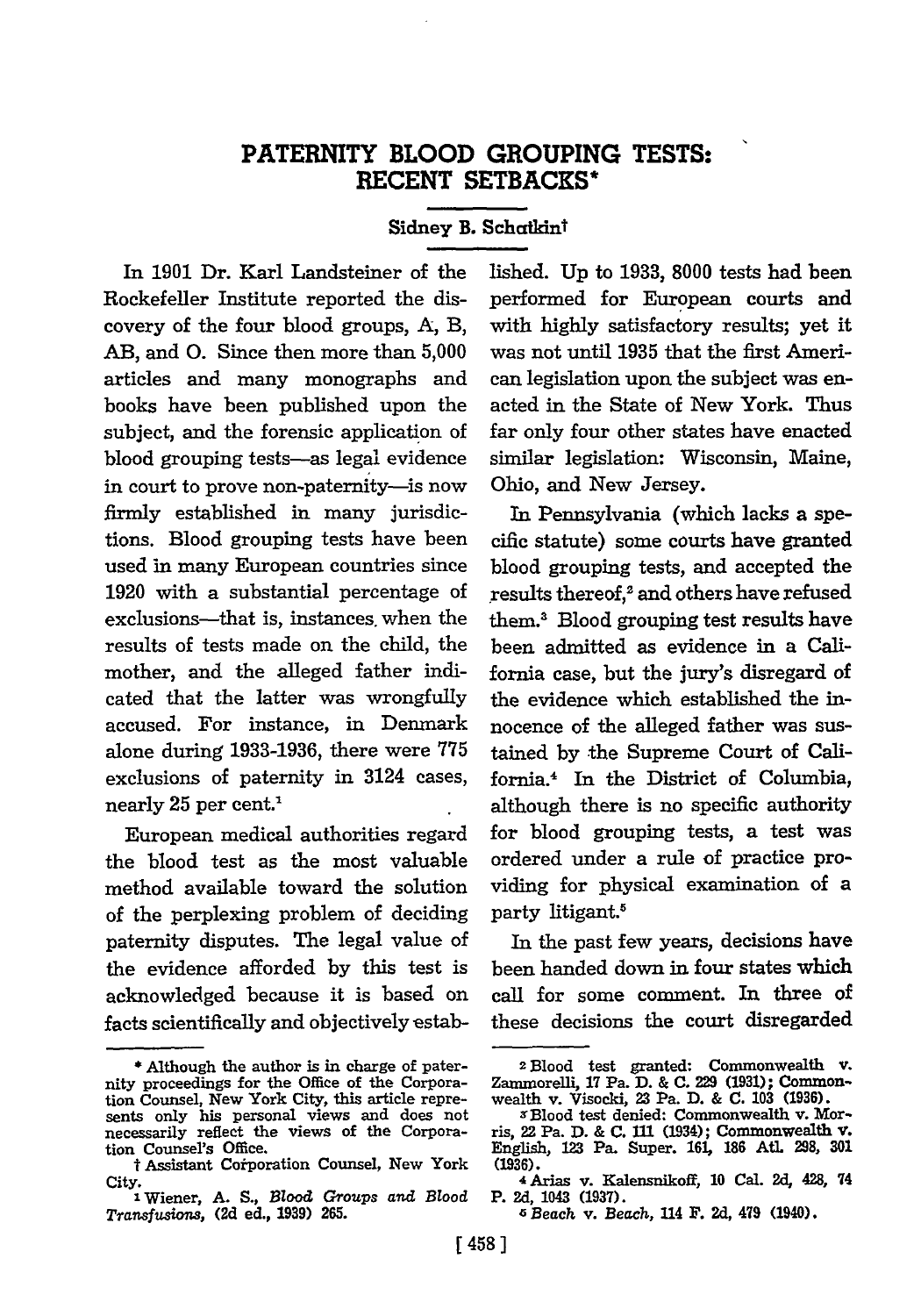the expert's finding on non-paternity, and in the fourth the court refused to order the test, although there was a specific statute upon the subject. It may prove interesting to examine the court's reasoning in each one of these cases.

In *Harding v, Harding,"* a support proceeding involving a dispute as to the paternity of the wife's child, blood grouping tests excluded the husband as a possible father. Nevertheless, the court disregarded the test results and held the respondent liable for the child's support. In the light of the exclusion the facts in the case are significant. The wife admitted having had antenuptial relations with her husband, and he married her on being informed of her pregnant condition. The child, therefore, although concededly legitimate and born in wedlock, was nevertheless conceived *out of lawful wedlock.* What warrant did the court have for assuming the wife was telling the truth, in the face of the blood grouping test exclusion? The court reasoned as follows: "Feminine dignity throughout all generations and races eternally alert and vigilant to resent the infamy of such a charge (that her child is illegitimate) and outraged at being thus degraded by a test of its decency and morality by a court order (for a blood test) issued without any evidence in the first instance to sustain it, never forgives or forgets this deadly insult." This line of reasoning does not cancel the concrete, *objective* evidence of nonpaternity afforded by the blood test. Nor is it cancelled by the court's state-

**8 22 N. Y. Supp. (2d) 810 (1940).**

ment that the function of the Domestic Relations Court is "the reconstruction of families, the quieting of domestic discord, the reuniting of broken homes, the healing of marital wounds, and the restoration of the dignity of the family."

The court in the foregoing case also invoked the rule of presumption of legitimacy of a child born in wedlock. It is today well known, however, that such a presumption is subject to rebuttal. The evidence of illegitimacy, gathered impersonally and objectively in a laboratory, constitutes proof of the highest order and should be welcomed **by** the courts, and the presumption of legitimacy should give way when in conflict with the actual fact of illegitimacy afforded **by** a conclusive blood test result.

A further reason given for the court's decision in the *Harding* case appears in the following excerpt from the opinion:

"The language (of the blood test statute) by implication substitutes the medical expert for the court as the determiner of the fact of 'exclusion'. This implication is drawn from these words *'the result of such tests may* be *received in evidence but only in cases where definite exclusion is established'.* According to this language the 'exclusion' as to paternity is already determined before the facts establishing the exclusion are submitted in evidence."

The italicized portion of the foregoing excerpt was the subject of an amendment to the New York Statute on May 4, **1936,** designed to protect the defendant against the erroneous impression that might be created by an inconclusive blood test result. "The amend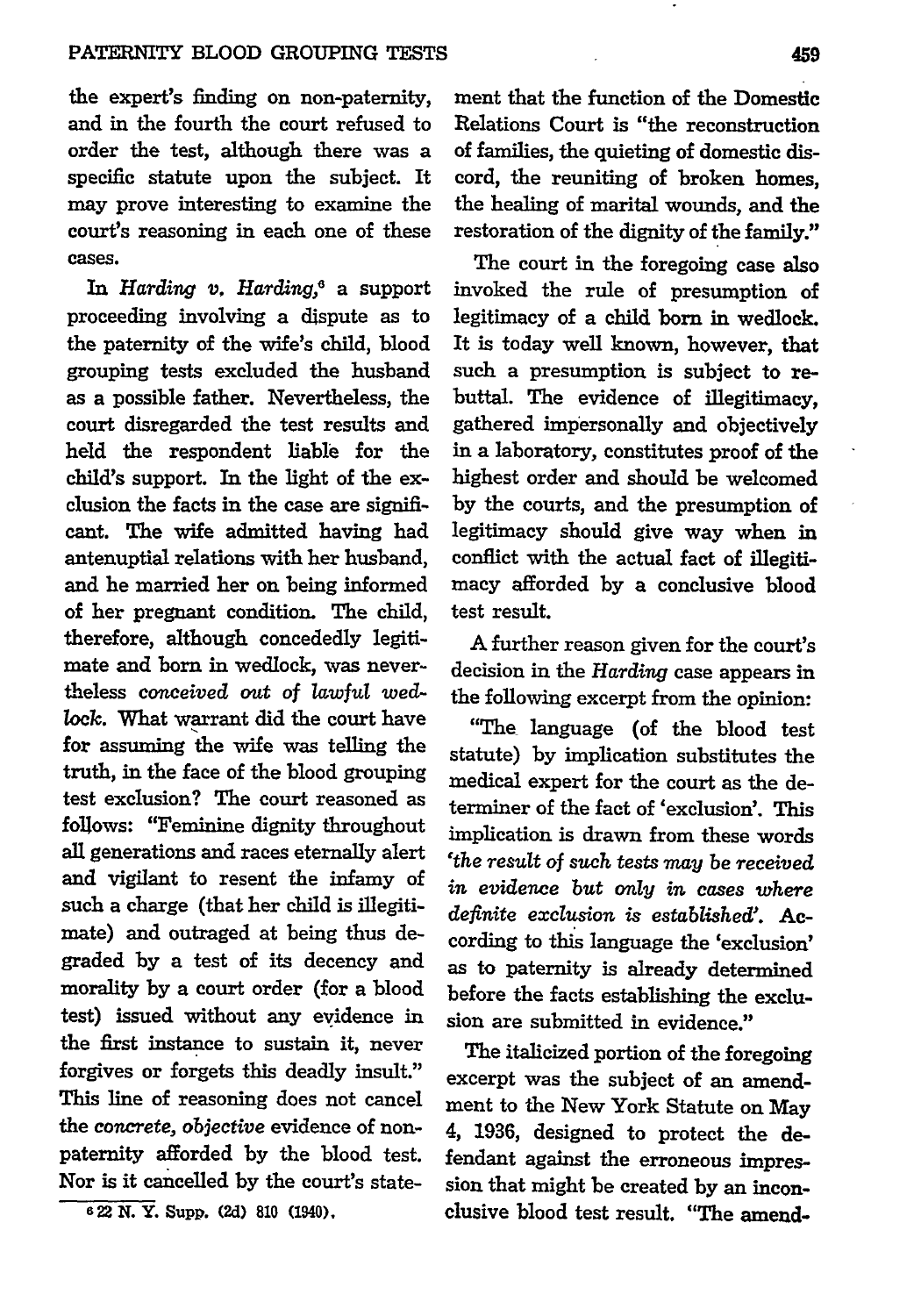ment... modified the provisions thereof to bring them into accord with the most modem scientific practice. Medical experimentation has reached the point where the exclusion of a given person as the parent of a child can be determined with scientific certainty; but blood grouping tests are purely negative in efficacy and cannot, at the present time, establish paternity as a positive fact."<sup>7</sup> Thus, the test will not be granted upon the mother's request because, clearly, the result cannot prove paternity.<sup>8</sup>

In a recent New Jersey case, *Bednarik v. Bednarik,9* a husband sought a divorce from his wife, claiming that the child was not his own and alleging his wife's adultery. His motion for a blood test was denied on constitutional grounds. The court said: "To subject a person against his will to a blood test is an assault and battery, and clearly an invasion of his personal privacy. It involves the sticking of a surgical needle into hfs body. Perhaps the operation is harmless in the great majority of cases, although the risk of infection is always present. But if we admit such encroachment upon the personal immunity of an individual where in principle can we stop? Suppose medical discovery in the future evolves a technique whereby the truth may infallibly be secured from a witness by trepanning his skull and testing the functions of the brain beneath. No one would contend that the witness could be forced against his will to undergo such a major operation at the imminent risk of his life, in order to secure evidence in a suit between private parties. How then can he be forced to undergo a less dangerous operation, and at what point shall the line be drawn? To my mind, it is not the degree of risk to life, health, or happiness which is the determinative factor, but the fact of the invasion of the constitutional right to personal privacy."

An interesting article on blood tests, with particular emphasis on the legal question whether a person can be compelled to furnish the necessary drop of blood, was published in 1926 and is well worth reading today.<sup>10</sup> The author of that article cites examples of drastic remedies in the courts (jailing a material witness; physical examination in a personal injury action; if paralysis is claimed, a test of sensitiveness to pain; exhibition of wound or disfigurement to the jury) and then asks, "Are these not the same courts which once ordered people to trial by ordeal and trial by battle? Has a drop of blood grown too great for them?"

In the *Bednarik* case the court inquired: "Upon what social theory can the compulsory blood grouping test of a defendant and her child in a divorce suit ordered for the purpose of attempting to prove her guilty of adultery, be justified?" The answer, it seems, is obvious. The court wants the truth. Without the truth, it cannot render a correct decision. As the court put it in *State v. Damm,"1* "The primary func-

<sup>7</sup>Spellman, Criminal *Codes, Inferior* Crim*inal* Courts *Act,* Annotation to Section **67,** 1002. sFlippen v. Meinhold, **156** Misc. 451, **<sup>282</sup> N.** Y. Supp. 444 **(1935).**

**<sup>916</sup>** AUt. **(2d) 80 (N. J.,** 1940).

**<sup>1</sup>o** Lee, B., "9Blood Tests for Paternity," Amer. Bar Assn. Journal 12: July 441 **(1926). 1i 62 S. D. 123, 252 N.** W. **7 (1933), 266 N.** W. **677 (1936).**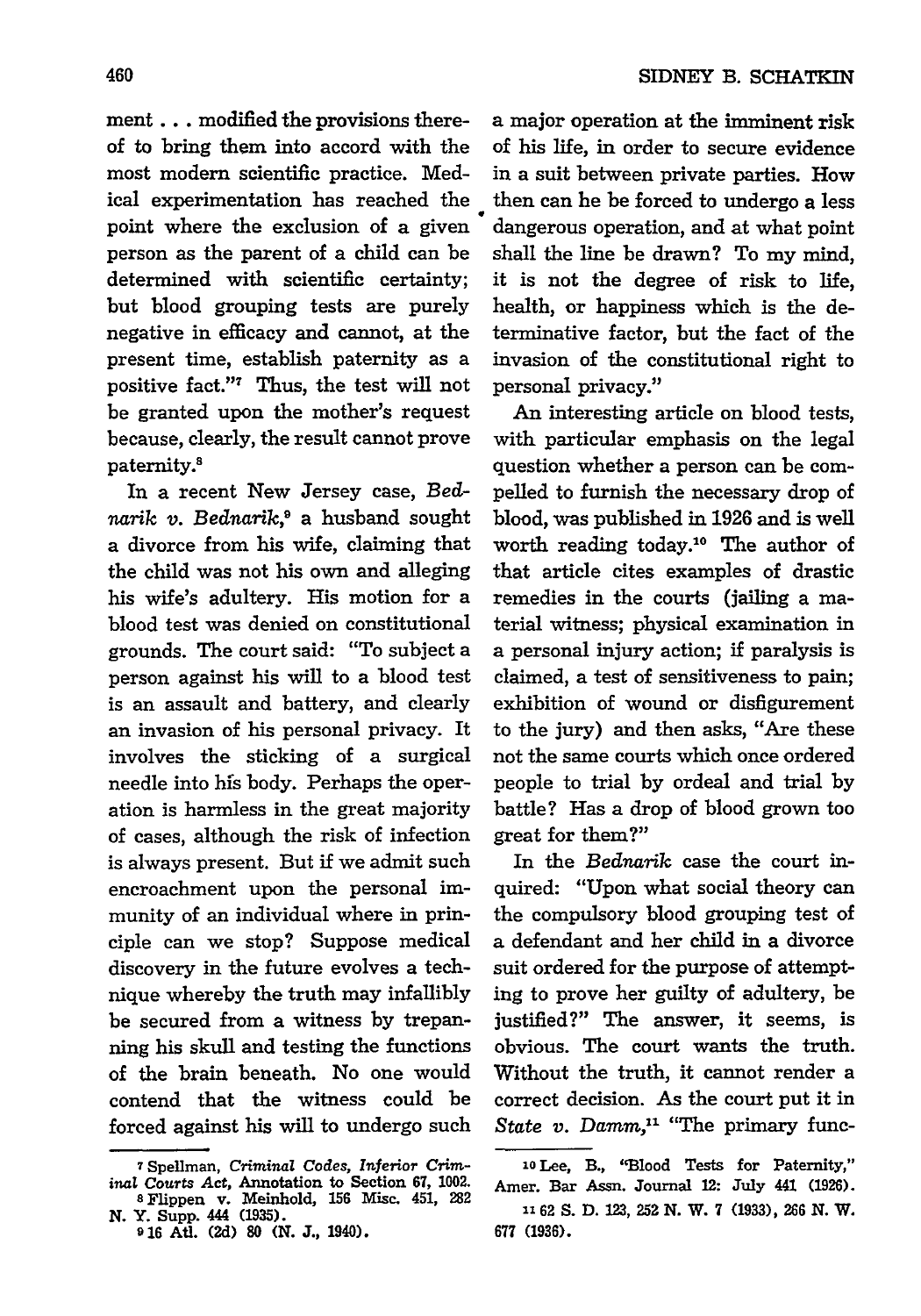tion of the judiciary is the administration of justice, and justice can never be 7ightly administered unless truth be first ascertained as nearly as may be. **5** \* **\*** We perceive no valid reason why qourts of record may not require of any person within their jurisdiction the fur-4ishing of a few drops of blood for test purposes when, in the opinion of the court, so to do will or may materially pssist in administering justice in a pending matter."

In the *Bednarik* case the court gave po indication that it considered the blood test unreliable. To the contrary, it cited various decisions upholding the reliability of the test. In fact, the parties stipulated as to the validity and evidential value of the blood test. A ponsiderable portion of the opinion is devoted to a discussion of the constitutional immunity against self-incrimination. On the other hand, a distinction has been drawn between real evidence (such as a physical examination) and testimonial evidence, and the former kind has been held not to violate the immunity provision. The court conceded it a debatable question whether a compulsory blood test violates the constitutional privilege against selfincrimination, but, nevertheless, it was denied as an unconstitutional invasion of the.right of personal privacy of the wife and child.

-In a paternity proceeding, State v. *Wright,* tried before the Court of Common Pleas, Franklin County, Ohio, a pathologist's report of an absolute exclusion of paternity was admitted in evidence, but the jury found the defendant guilty. **A** motion for a new

trial upon the ground that the verdict was against the weight of evidence was granted, and from this decision the State appealed. Upon appeal, it was urged (1) that the trial court abused its discretion in setting aside the verdict of the jury and in granting a new trial; (2) that the court erred in admitting the blood test evidence of nonpaternity; and (3) that the court erred in permitting the pathologist to give her opinion that the defendant was not the father of the child, that being an ultimate fact to be determined by the jury.

The appellate court disposed of the State's contentions (2) and (3) by noting that even **if** the admission of that evidence were error, it was not prejudicial, for the jury found in favor of the State, and that for any error to be the basis of reversal it must be a prejudicial one. On the merits of the question, however, the court found there was no error in admitting this evidence, saying: "We think that it was proper to introduce the testimony (of non-paternity by the blood test) under such safeguards as should always surround the testimony of an expert witness, and we are of the opinion that those were present in this case. The testimony complained of, as to the expression of the opinion by the expert to the effect that the accused could not be the father of the child, is not in our opinion .such as is obnoxious to the rule."

After citing *Commonwealth* v. *Zammarelli,12* wherein the jury's verdict of guilty in disregard of the exclusion of

**<sup>12</sup> op.** cit supra note **2.**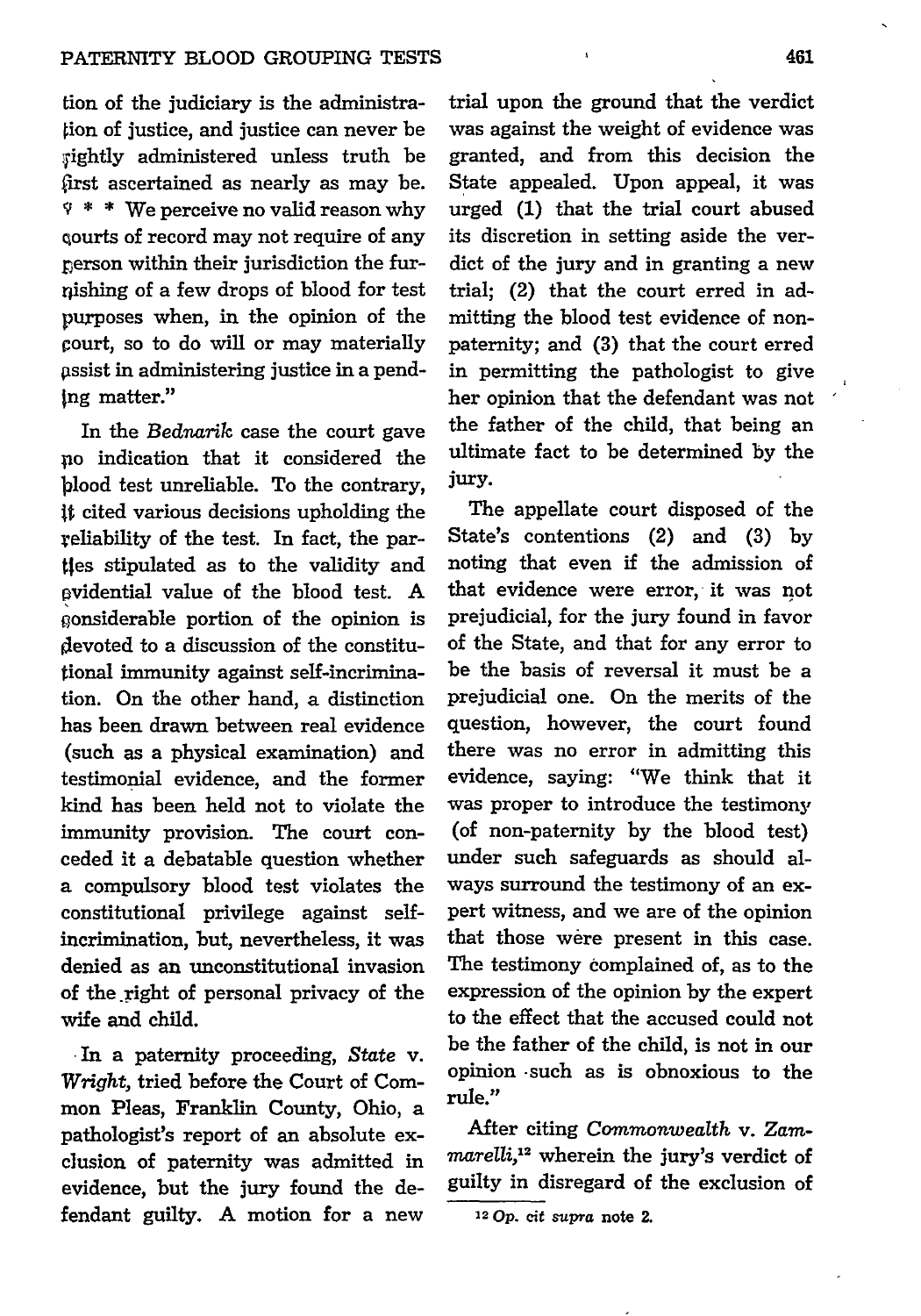paternity was reversed on appeal, the court said: "If the tests capable of being made are so accurate, as testified to **by** the expert, that it is possible by the process of exclusion to protect a man who is innocent of the charge, it will be a most valuable assistance in cases of this kind."

In upholding the trial court's decision in granting a new trial on the ground that the jury's verdict was against the weight of the evidence, the appellate court stated: "With the view we have of the competency of the evidence as to the blood test, we are not prepared to say that the court was wrong in setting aside the verdict."

In *Arias v. Kalensnikoff,13* a paternity proceeding in California, despite the results of blood grouping tests establishing non-paternity, the defendant was adjudged the father of the child. A verdict was entered against the defendant even though the evidence in his behalf showed that **(1)** the complainant was twice married; (2) she named another man in the birth certificate as the father of the child; and (3) the defendant was **70** years of age, and according to his wife, impotent for a number of years.

Although there was no specific statute in California, the District Court of Appeal took judicial notice of the blood test as an established scientific fact and reversed the conviction, saying: "We are not required to believe what physical facts demonstrate to be untrue or that which is contrary to immutable physical laws **....** Hence a finding of

fact based solely upon testimony of a witness contrary to a scientific fact will be set aside by this court on appeal as not supported by substantial evidence."

That court included in its opinion a recommendation that the California legislature enact a specific statute allowing the test, similar to those in New York and Wisconsin.<sup>14</sup> Subsequently, however, the original judgment of conviction was affirmed by the Supreme Court upon the ground that the expert's report was not conclusive but was to be considered together with all the other facts, which constituted "ample evidence to support the finding of parentage."

In *State ex* rel. Slovak *v.* Holod an Ohio appellate court affirmed a judgment of filiation, although the blood test showed the defendant could not have been the father of the child. In holding that blood test evidence of nonpaternity is not conclusive but should be considered along with all the other evidence, the court raised the following points:

(1) An exception has been found to the laws of inheritance.

(2) Will the blood of "bleeders" or hemophiliacs, such as members of the family of the deposed King of Spain, react to the test in the same uniformity?

(3) Will the blood of human hybrids so react?

(4) Professor Einstein's mathematical calculations have conclusively established the incorrectness of Newton's Theory that objects fall in straight

**<sup>13</sup>Op.** cit supra note 4.

<sup>14</sup>Assembly Bill No. **2216** authorizing the use of blood tests was passed **by** the Assembly

on May 21, **1937,** and the Senate on May *28,* 1937, but was pocket-vetoed **by** the Governor.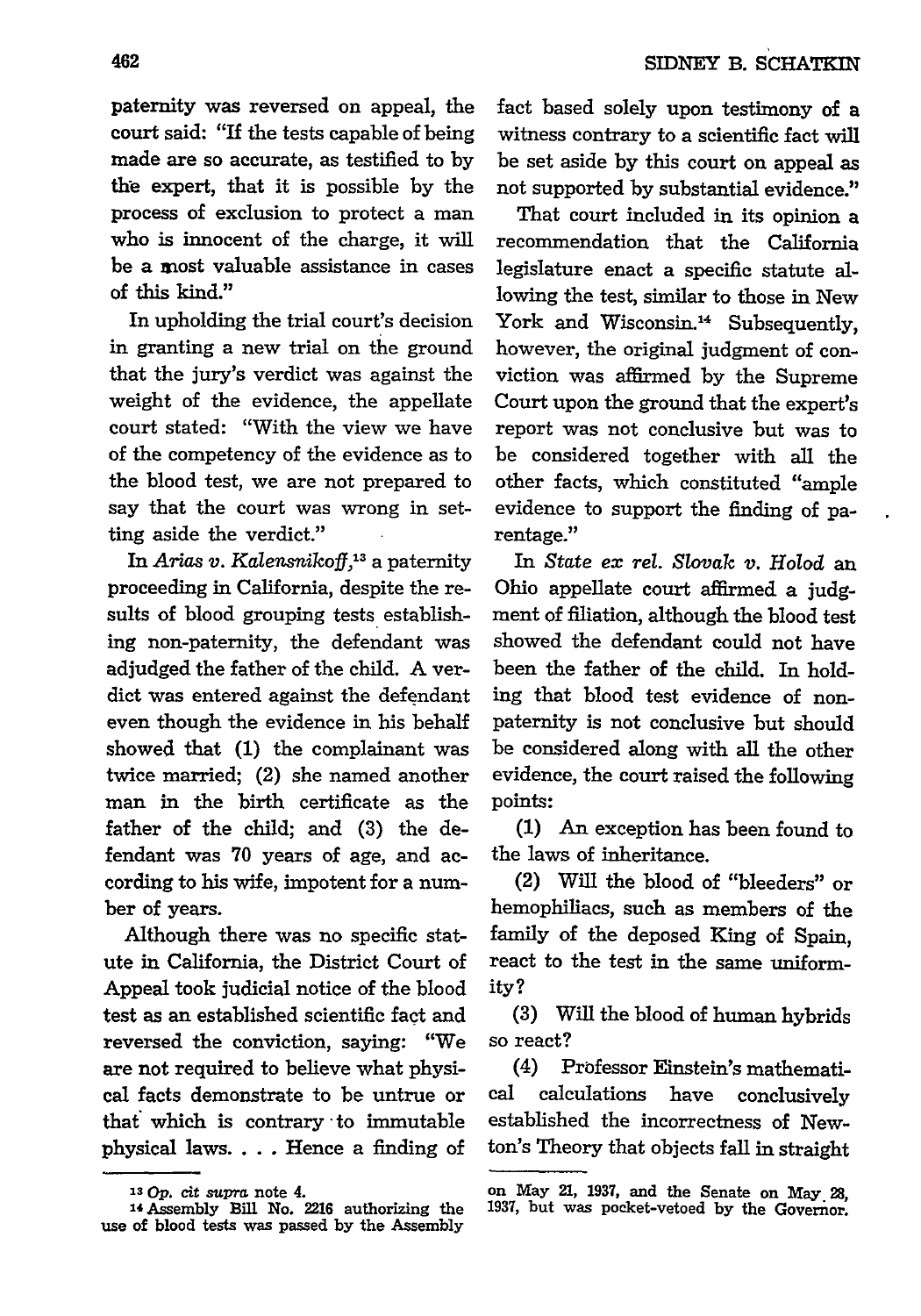lines. Therefore, there fell **by** the wayside one of those laws of Nature long held immutable, which courts perhaps have judicially noticed and applied as conclusive.

**(5)** It (the blood test) may brand many honest women, who have committed one indiscretion, with promiscuity. and as liars.

In his recent article, which appeared in this Journal,"" Dr. Alexander S. Wiener, who has done considerable work in this field, had occasion to reply to the above points in the *Holod* case.

The single exception referred to by the court is quoted from a report of the American Medical Association's Committee on Medicolegal Blood Grouping Tests (of which Dr. Wiener was a member). This exception was the only one among **25,000** individuals tested. Assuming, says Dr. Wiener, that this was a real exception, the possibility of error is in the proportion **6f** 1 in 25,000.

Dr. Wiener points out that the phenomenon occurring in the blood of hemophiliacs, wherein their blood does not coagulate normally, bears no relation to the reactions of agglutination used in blood tests. The blood groups among hemophiliacs have the same uniformity in behavior as normal individuals. Further, the laws of inheritance are the same regardless of race, hybridity, etc.

Addressing himself to the point raised by the court that Newton's Theory was invalidated by Einstein's Theory, Dr. Wiener points out that this is

not so in everyday life. "Einstein's Theory," says Dr. Wiener, "becomes important when dealing with velocities approaching in magnitude that of the velocity of light-180,000 miles a second. Ordinarily, however, we deal with velocities not exceeding **500** miles per hour, and for such speeds Newton's laws of motion are certainly accurate enough."

The *Holod* case was critically commented upon in an article in the Iowa Law Review which concluded as follows: "The uncontradicted testimony of the expert negativing paternity should be final. If it is doubted, other experts could take new tests until the facts of the blood content could be shown with accuracy. 'Then, when this was established but one result would be scientifically possible, and for a court to hold to the contrary seems an absurdity." This, it seems, should be the court's attitude and procedure, if it is striving solely for justice. The court should not convict, when the blood test exonerates; but it is equally the court's duty to verify that the test has been properly conducted **by** competent physicians. Once that is done, the court's duty is plain. Any decision contrary to such scientific findings should not be considered real justice.

From March 22, **1935,** to December **31,** 1940, 549 blood tests have been per- ,formed in the City of New York pursuant to orders of the Courts of Special Sessions and Domestic Relations. Of this number **52** resulted in absolute exclusions of paternity-nearly **10**

**is** Wiener, **A. S.,** "The Judicial Weight of Blood Grouping Test Results," **J.** Criminal L.

and Crim. (Pol. Science Sec.) 31 (4), Nov.-Dec. **523-525** (1940).